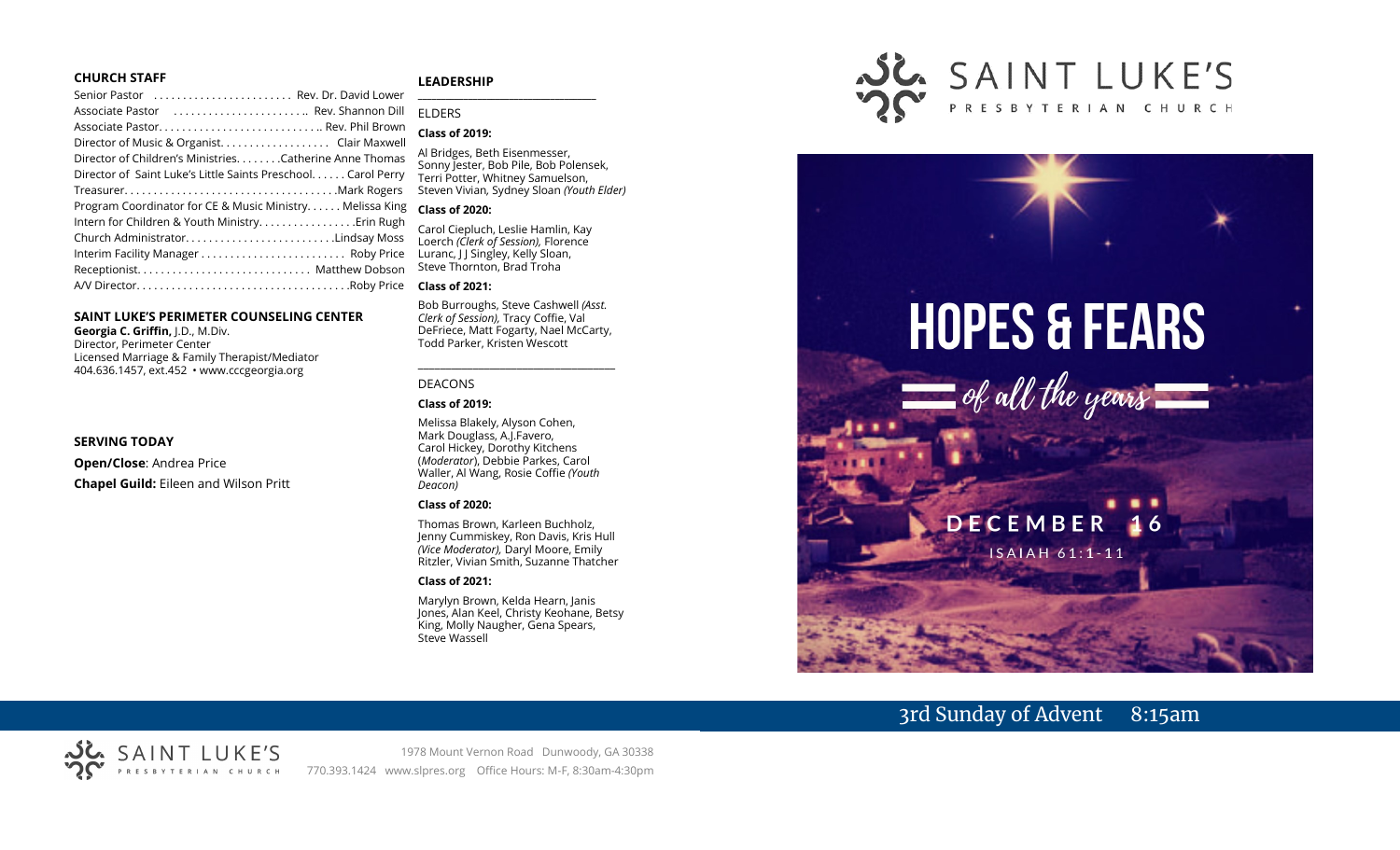

1978 Mount Vernon Road • Dunwoody, Georgia 30338 770.393.1424 • www.slpres.org

# **December 16, 2018**

3rd Sunday of Advent

#### **Liturgical Color:** Purple

*Liturgical colors can orient us to the season of the church year and help to engage the sense of sight in worship. Purple marks the seasons of penitence and preparation., Advent and Lent.* 

**Flowers:** *Today's flowers are given by the Joyce family to the glory of God and in loving memory of Dr. & Mrs. Andrew Swift and Trygve Swift.*

# **SUNDAY SCHEDULE**

8:15am Chapel Communion Service 9:15am Sunday School 10:30am Sanctuary Worship Service *Nursery available at all services and Sunday School.* 

# MISSION

Responding to God's call and empowered by the Holy Spirit, we invite all to join us in knowing, serving, and sharing Jesus Christ here and around the world.

VISION

To be a beacon of faith, hope, and love– every member an active disciple in Christ's ministry.

**WELCOME, GUESTS!**  We are delighted you are worshipping with us.

**DURING** the Welcome, please print the requested information on the Friendship Pad and pass the Friendship Pad down the pew.

**AFTER** the worship service, please join us outside the Chapel where our Pastors will be available to answer questions and provide you with a loaf of freshly-baked bread.

**FOR MORE** information about our programs, ministries or membership, please contact one of our Pastors at 770.393.1424, or visit our website: slpres.org.

# **THAT ALL MAY WORSHIP**

**ASSISTIVE** hearing devices, large print hymnals, large print bulletins and back cushions are available. Please contact an usher for further assistance.  $\Box$ 

**CHILDREN** are a precious part of our church family, and we welcome them in worship. Worship activity sheets and tactile activities are available on the table just outside the Chapel doors. For your convenience, there is a Family Restroom located in the administrative office's hallway, on the first floor, near the main lobby.

#### **SAINT LUKE'S LITTLE SAINTS PRESCHOOL & KINDERGARTEN 2019 REGISTRATION DATES:**

**January 22nd** (Church Members); **January 23** (Current Families); **January 24th** (New Families) For further information and to arrange a tour, please contact Carol Perry, Director: 770.393.1424 x240 or [carolperry@slpres.org.](mailto:carolperry@slpres.org)

**WOMEN'S RETREAT— MARCH 1-3, 2019 AT DILLARD HOUSE** Registration is now open. Join us for a weekend of fellowship, fun and spiritual growth. Rev. Julie Bailey will be our guest speaker. Julie serves as the Director of Alumni and Church Relations at Columbia Seminary. Registration forms are available in the lobby or you can sign up on line at: [https://slpres.org/2019](https://slpres.org/2019-womens-retreat/)-womens-retreat/ Deadline to sign up is February 1. (return registration forms to Melissa King)

**FAMILY PROMISE JANUARY 20-27, 2019 —** Our Family Promise guests will arrive January 20th and will call Saint Luke's "home" through the afternoon of January 27th. Please consider volunteering during this time! To sign up, go to **[Family Promise 2019](https://tinyurl.com/FPSLPC2019-01)-01** or contact Beth Underhill at bunderhill.mail@gmail.com.

**FEAST BEGINS ON JANUARY 16, 2019**—Registration information coming soon!

# **INFORMATION FOR ALL TARTAN TROT SUPPORTERS**

#### **1 - REGISTER FOR THE RACE**

We need runners! If you are a sponsor, please use the promo code already provided to you by email to take advantage of your complimentary race registrations! It's a perk of being a Sponsor. Use them yourself or give them away. You can register here: www.TartanTrot.com

#### **2 - BECOME A SPONSOR OR PAY YOUR PLEDGE**

There is still time to sponsor. Please feel free to do so online through Realm or using a pledge card. If you have already pledged, just a friendly reminder that you may fulfill your pledge online through Realm or you can drop a check off in the collection plate or the church office. Be sure to write "Tartan Trot 2018" in the memo line.

#### **3 - VOLUNTEER**

Look for information about volunteer opportunities in January!

#### **4 - CYCLEBAR**

Mark your calendars! Join us at Cyclebar at 1:00 p.m. on **Saturday, January 12**. Rides will be \$20 and all proceeds will benefit Tartan Trot. More details to follow along with Registration Link.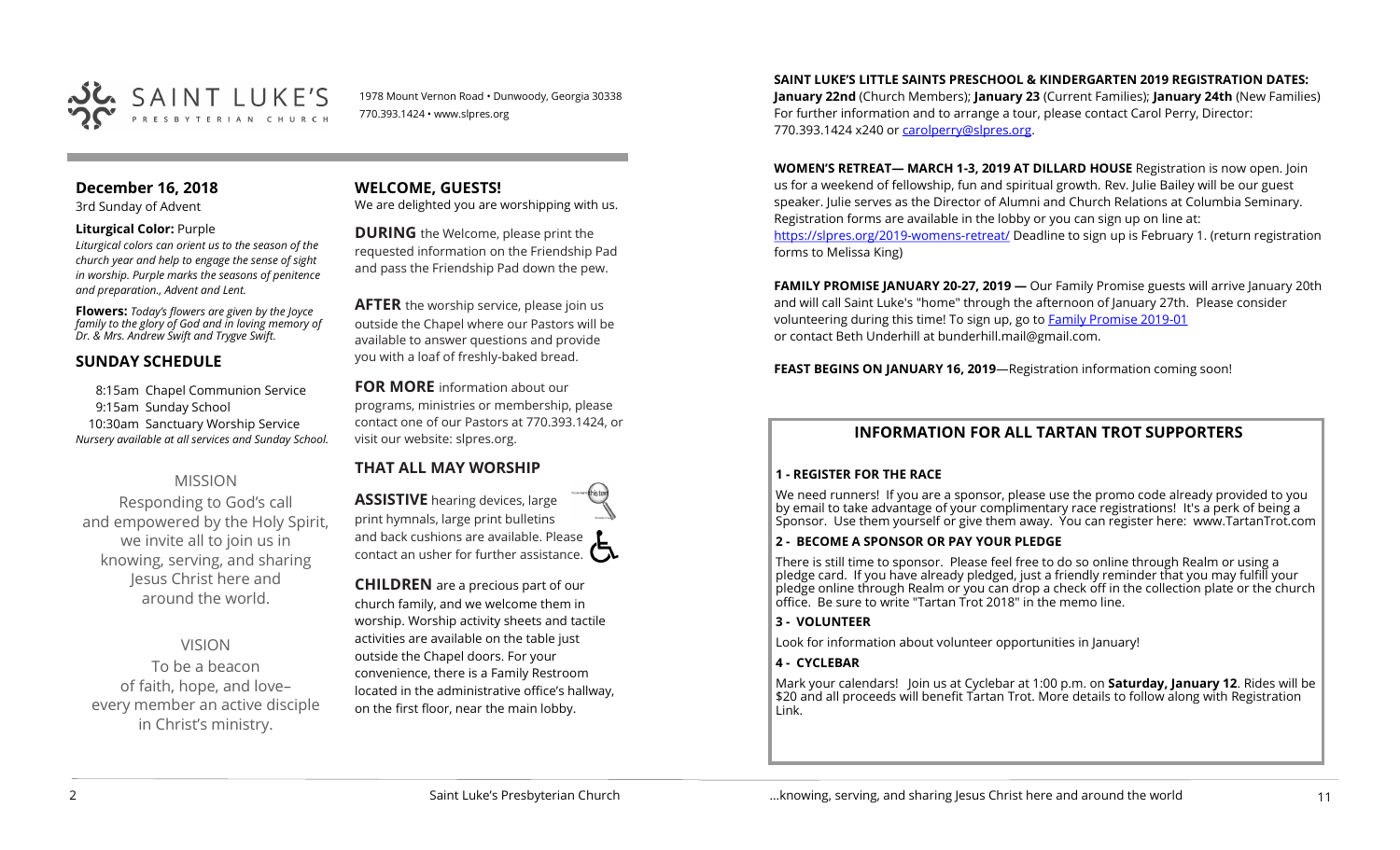# MUSIC MINISTRY

**Clair Maxwell clairmaxwell@slpres.org / 770.393.1424 ext. 227** 

# **INSTRUMENTALISTS**

**Christmas Eve –** We are looking for musicians to participate in the 9 pm service on Christmas Eve. Contact Clair for more details.

 $\_$  ,  $\_$  ,  $\_$  ,  $\_$  ,  $\_$  ,  $\_$  ,  $\_$  ,  $\_$  ,  $\_$  ,  $\_$  ,  $\_$  ,  $\_$  ,  $\_$  ,  $\_$  ,  $\_$  ,  $\_$  ,  $\_$  ,  $\_$  ,  $\_$ 

#### **WESTMINSTER AND CHERUB CHOIRS**

**Christmas Eve –** We would like as many of our children to participate in singing for our 5 pm service as possible. Contact Clair for more details.

#### **CHOIR NEW YEAR**

Make it one of your new year's resolutions to join a choir! There are spaces open in all our groups, and we would love having you join us. Come as often as you are able, and no experience is necessary. Be a part of our church's music ministry!

**NO rehearsals for any of our choirs on December 26 and January 2.**

# ADULT MINISTRY

**Shannon Dill shannondill@slpres.org / 770.393.1424 ext. 229**   $\_$  ,  $\_$  ,  $\_$  ,  $\_$  ,  $\_$  ,  $\_$  ,  $\_$  ,  $\_$  ,  $\_$  ,  $\_$  ,  $\_$  ,  $\_$  ,  $\_$  ,  $\_$  ,  $\_$  ,  $\_$  ,  $\_$  ,  $\_$  ,  $\_$ 

#### **ADULT SUNDAY SCHOOL**

Individual classes have begun. Please see the website for a full description of each class. (http://slpres.org/program-ministries/adult-ministry/sunday-school)

Faith Foundations: Room 232 House to House: Room 203 (not meeting on 12/23) Seasons of the Spirit: Room 231/233 Soul Food: Room 234/236

# **FRIDAY MORNING MEN'S BIBLE STUDY**

Fellowship and Bible study every Friday from 6:40-8am in the Parlor with Dan Joyce.

#### **BIBLE STUDY: "WAYFARERS"**

Come join David, Shannon or Phil as this week's preacher leads a study of the scripture for the upcoming Sunday's worship. Meet on Wednesdays at 10am in the church library.

# **In Preparation for Worship**

l

"We are called to be witnesses of God's by the love we extend to others; precursors of his justice by our unfailing commitment to what is right and good; lamps reflecting the light of God's Christ in our forgiveness, mercy and compassion; harvesters of souls through our humble and dedicated servanthood."

*- Anonymous*

#### **Prelude** Ave Maria *Franz Liszt*

#### **Welcome and Announcements**

*If you are new to Saint Luke's today, welcome, we are so glad you are here! We have a gift of fresh bread we would love to give to you as a token of our gratitude. Please introduce yourself after worship to receive your welcome gift.*

*Please take the time now to fill out the Friendship Pads situated at the end of each pew. Write down your names and pass the pad down the pew, so that you may greet your pew neighbors by name and that we may know you are here.*

# **Call to Worship\***

Leader: Christ draws near. **People: A new day is dawning.** Leader: The day of the Lord's reign draws near.

**People: A new day is dawning.**

**Opening Hymn #88\*** O Come, O Come, Emmanuel *stanzas 1, 2, 6 and 7* 

# **Lighting of the Advent Candle The Clark Family The Clark Family**

# **Advent Prayer\***

**Gracious God, renew in us this day the promises that light overcomes darkness, hope defeats despair, and joy conquers fear, so that we may live out those promises today and every day. Amen.** 

# **Song of Praise\*** (refrain from hymn #314)

**Christ, be our light! Shine in our hearts. Shine through the darkness. Christ be our light! Shine in your church gathered today.**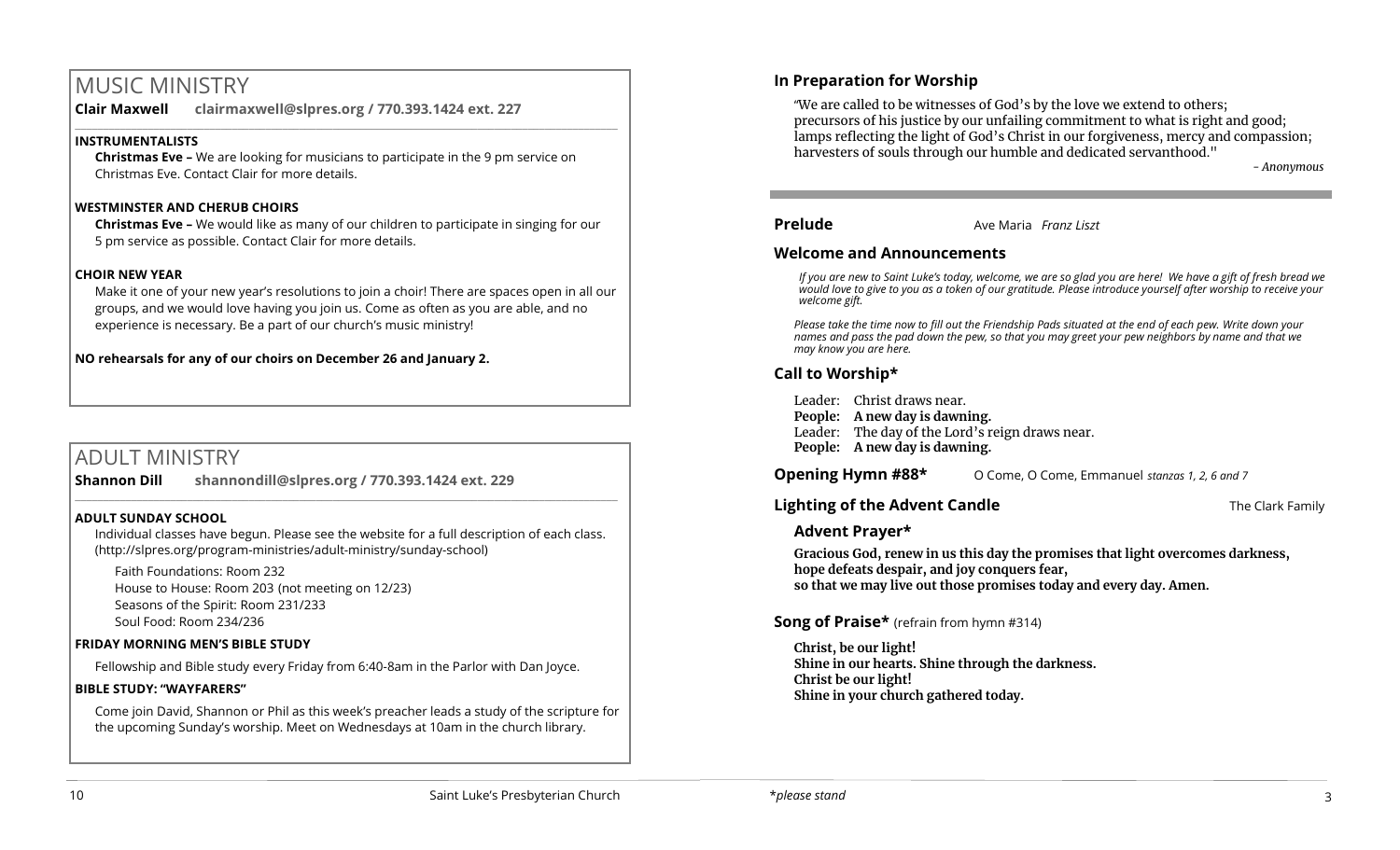# **Passing the Peace of Christ\***

Leader: May the peace of Christ be with you. **People: And also with you.** 

#### **Prayer for Illumination**

**Scripture Reading** Isaiah 61:1-11 on page 691 of the Old Testament

Leader: The Word of the Lord. **People: Thanks be to God.** 

**Sermon Example 2** *"Planting Righteousness"* **David Lower** David Lower

**Affirmation of Faith\*** Apostles' Creed

**I believe in God, the Father Almighty,**

**Maker of heaven and earth, and in Jesus Christ, his only Son, our Lord; who was conceived by the Holy Ghost, born of the Virgin Mary, suffered under Pontius Pilate; was crucified, dead, and buried; he descended into hell; the third day he rose again from the dead;**

**He ascended into heaven, and sitteth on the right hand of God the Father Almighty; from thence he shall come to judge the quick and the dead. I believe in the Holy Ghost; the holy catholic Church; the communion of saints; the forgiveness of sins; the resurrection of the body;** 

**and the life everlasting. Amen.**

# **Offering Invitation**

*Giving is a tangible sign of worship. If you give electronically, there is a blue, laminated, electronic giving card in the pew rack to place in the offering plate as it is passed.*

**Offertory** 

# YOUTH MINISTRY

**Phil Brown philbrown@slpres.org / 770.393.1424 ext. 238**   $\_$  ,  $\_$  ,  $\_$  ,  $\_$  ,  $\_$  ,  $\_$  ,  $\_$  ,  $\_$  ,  $\_$  ,  $\_$  ,  $\_$  ,  $\_$  ,  $\_$  ,  $\_$  ,  $\_$  ,  $\_$  ,  $\_$  ,  $\_$  ,  $\_$ 

#### **HERE'S WHAT'S COMING UP IN YOUTH MINISTRY:**

# **DECEMBER 16**

**Sunday School:** Breakfast Out. Meet in lobby at 9:15am; don't be late. Bring money for breakfast together.

**Youth Group:** Relax and Rest for the week before finals week.

**Middle School** at Church we will play some games 5:00-6:30pm

**High School** at Casey Singley's House (5292 Trowbridge Dr, 30338). A crafty low key evening 7:00-8:30pm

# **LIVE NATIVITY—DECEMBER 20**

Youth come help with Live Nativity, Hot Chocolate, S'mores, and more. Set up at 5:00 PM, We will be cleaned up by 8:00 PM.

# **COLLEGE STUDENTS TO HELP WITH COMMUNION ON CHRISTMAS EVE**

Every year the session invites college students to serve communion at the 9:00 and 11:00 services on Christmas Eve. Let Phil know if you'd like to serve. [philbrown@slpres.org](mailto:philbrown@slpres.org) or text him.

# **MARRIAGE RETREAT— FEBRUARY 8-10, 2019**

Whether you are newly married wanting to know more about what's ahead, parents in the midst of busyness looking to reconnect, or just want to have a weekend away with your spouse join us at Calloway Gardens for the **Better Marriages retreat, February 8-10, 2019.**  You can stroll through the gardens, attend workshops designed to enrich your marriage, and meet great people! Register now! For any questions email or call Bob and Christine Crutchfield at 770-364-8079 and [Gafrog01@hotmail.com.](mailto:Gafrog01@hotmail.com)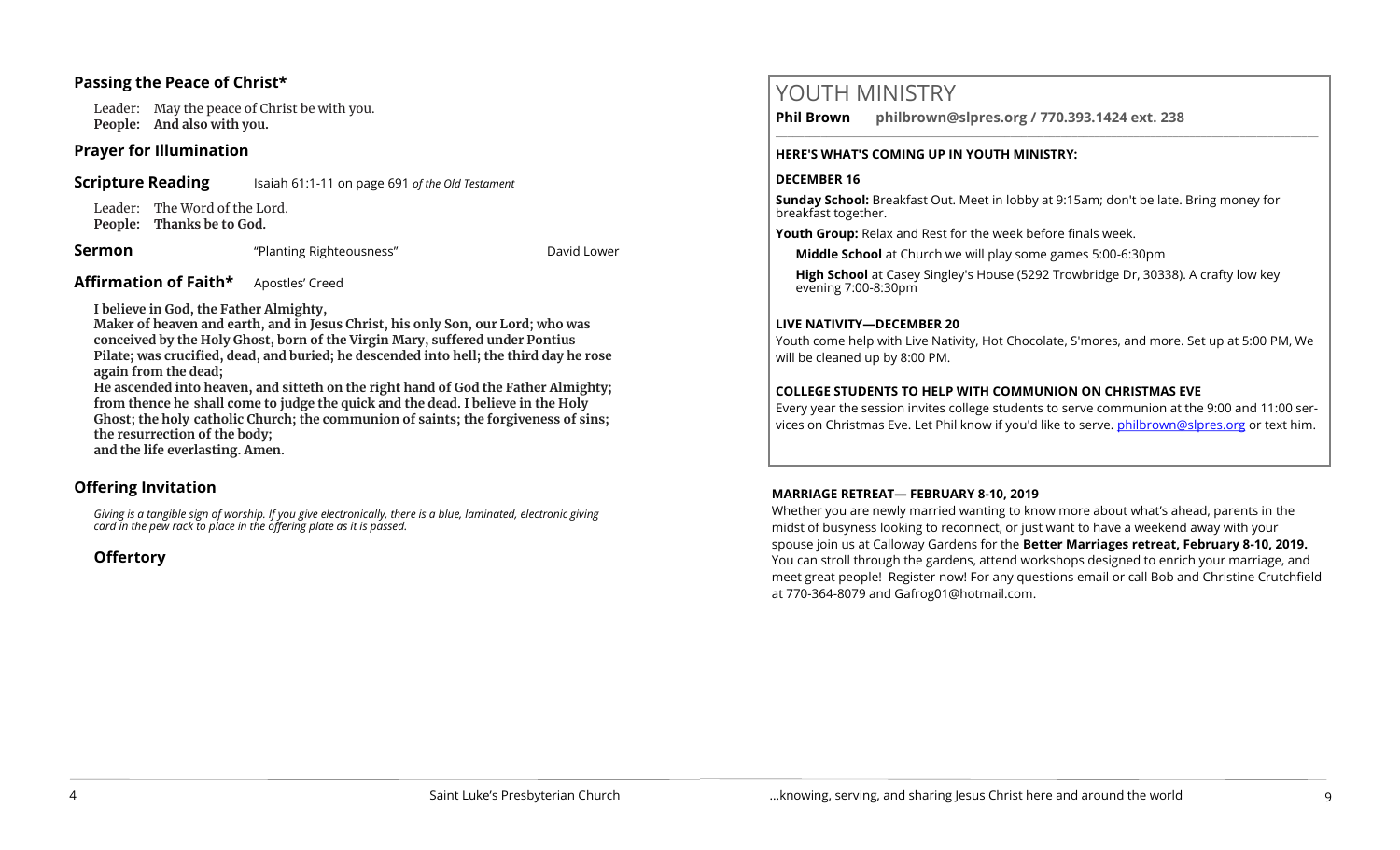# CHILDREN'S MINISTRIES

**Catherine Anne Thomas cathomas@slpres.org / 770.393.1424 ext. 238** 

#### **PICK UP YOUR CHRISMONS**

If your child did not get a Chrismon last week, please stop by the Christian Education office (room 136) to get one! The Saint Luke's Presbyterian Women have been making Chrismons for the children of our church for 26 years. The word "Chrismon" stands for "Christ Monogram" and is an abbreviation for His name or a representation of Him.

 $\_$  ,  $\_$  ,  $\_$  ,  $\_$  ,  $\_$  ,  $\_$  ,  $\_$  ,  $\_$  ,  $\_$  ,  $\_$  ,  $\_$  ,  $\_$  ,  $\_$  ,  $\_$  ,  $\_$  ,  $\_$  ,  $\_$  ,  $\_$  ,  $\_$  ,  $\_$ 

#### **DECEMBER 20 – LIVE NATIVITY 6:00-7:30PM**

Invite your friends to this community favorite! We'll interact with the friendly beasts from the Little Red Barn; see Mary, Joseph, shepherds, kings, angels, and a tiny baby; drink hot chocolate; make s'mores; hear beautiful music and the nativity gospel; and remember the joy and love that one birth brought to our world.

*If you or someone in your family would like to portray a Bethlehem role during the live nativity, please contact Mary Kent, [gkent4@aol.com.T](mailto:gkent4@aol.com)ime commitment for characters is 5:30- 7:30pm.*

#### **CHRISTMAS EVE CREATIONS**

All Saint Luke's kids are invited to help share the nativity story through artwork. Just draw a color picture of the Bethlehem scene with marker or crayon on white paper. All entries will be displayed and published; we will pick one for our 5:00pm Christmas Eve bulletin cover! All entries are due today, so children can work on them using worship clipboards.

#### **COME SEE "THE STAR" NEXT SUNDAY, DECEMBER 23**

Children of all ages are invited to the Dock for a special showing of "The Star!" Showtime is at 9:15am sharp. Parents are welcome, too!

# **Song of Thanksgiving \*** Christmas Doxology Glo-ry be to God the Fa ther, glo-ry be to Christ the Son, glo-ry to the Ho-ly Spir - it, glo-ry to the Three in One. Here we of - fer to you glad - ly all the gifts that you im part as we glo-ry in your pre-sence giv-ing from a grate ful heart.

# **Holy Communion**

*Communion will be served by intinction (dipping the bread into the cup). Everyone is invited to participate in the sacrament. The cup holds grape juice, not wine, during this service. A server with gluten-free wafers will be standing directly in front of the communion table for those who prefer this option. If you would prefer to be served where you are sitting, please raise your hand.*

# **Prayer of Thanksgiving and The Lord's Prayer**

**Our Father, who art in heaven, hallowed be thy Name, thy kingdom come, thy will be done, on earth as it is in heaven. Give us this day our daily bread; and forgive us our debts, as we forgive our debtors; and lead us not into temptation, but deliver us from evil. For thine is the kingdom, and the power, and the glory, forever. Amen.**

# **Words of Institution Communion Music Closing Hymn #79\*** Light Dawns on a Weary World **Benediction\* Postlude\*** Fantasia on "In Dulci Jubilo" *J. S. Bach*

*Music: All rights reserved. Reprinted under OneLicense.net (A-719333).*

#### 8 Saint Luke's Presbyterian Church